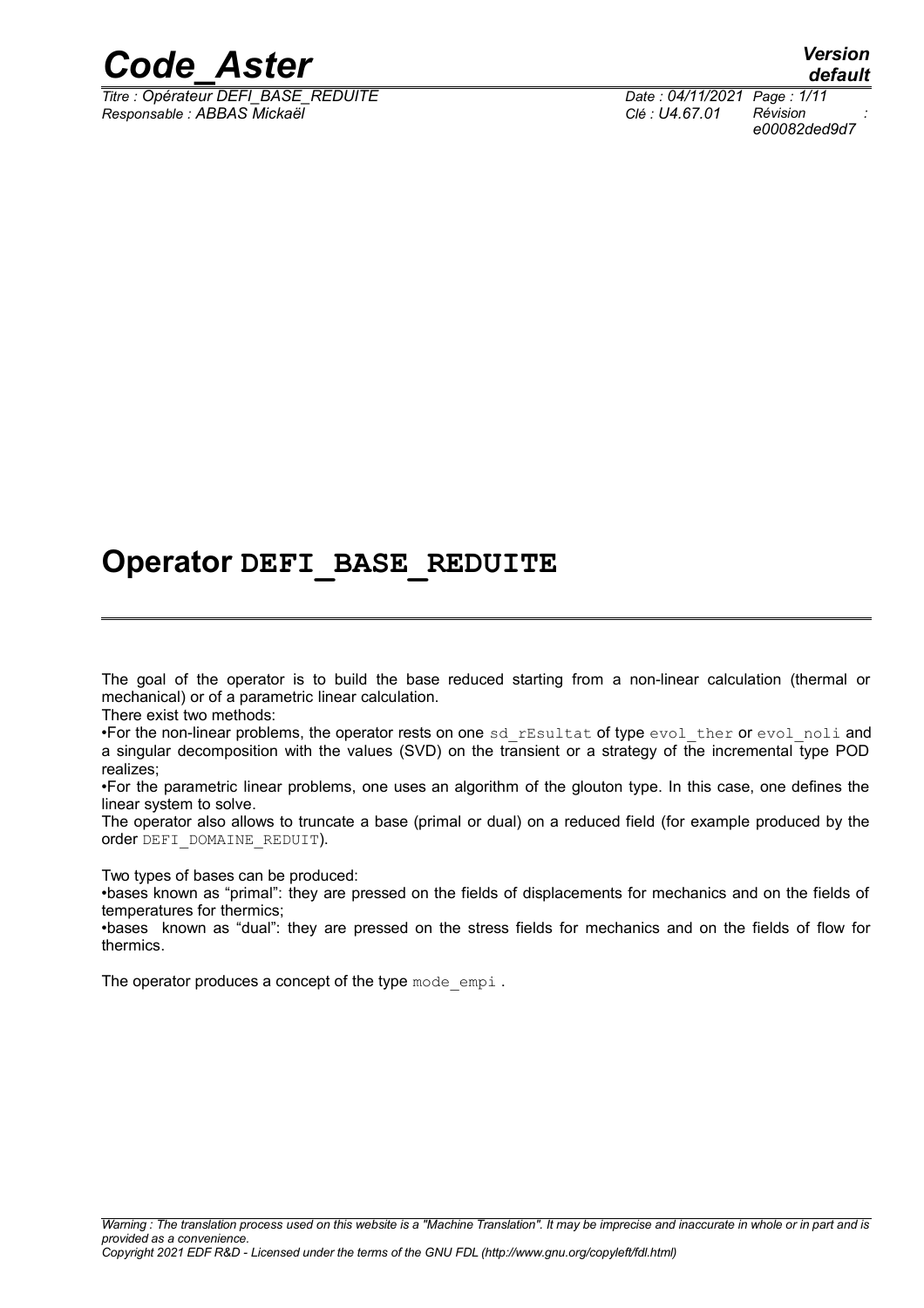# **Code Aster**

Titre : Opérateur DEFI BASE REDUITE Responsable : ABBAS Mickaël

Date: 04/11/2021 Page: 2/11 Clé : U4.67.01 Révision e00082ded9d7

## **Contents**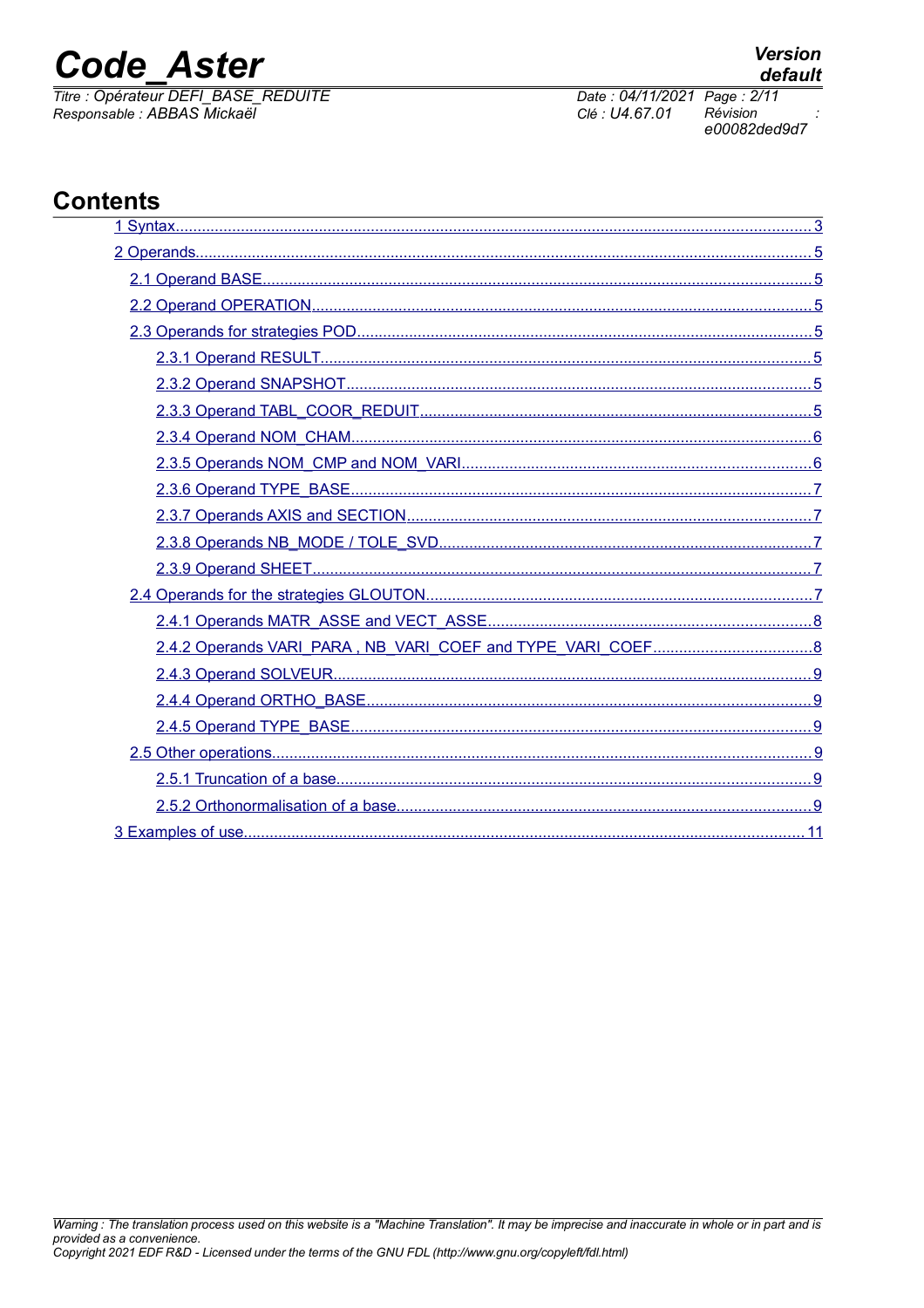*Titre : Opérateur DEFI\_BASE\_REDUITE Date : 04/11/2021 Page : 3/11 Responsable : ABBAS Mickaël Clé : U4.67.01 Révision :*

*default*

*e00082ded9d7*

### <span id="page-2-0"></span>**1 Syntax**

base = DEFI\_BASE\_REDUITE **(**

|                            | ♦<br>BASE                                                                          | $=$<br>base,                                                                                                                                  | [base empi]            |
|----------------------------|------------------------------------------------------------------------------------|-----------------------------------------------------------------------------------------------------------------------------------------------|------------------------|
| # Standard of operation    |                                                                                    |                                                                                                                                               |                        |
|                            | ♦<br>OPERATION                                                                     | $=$  'POD',<br> ' POD INCR',<br>  'GLOUTON',<br>  ' TRONCATURE',<br>  ' ORTHO',                                                               | [DEFECT]               |
| # If OPERATION=' POD INCR' |                                                                                    |                                                                                                                                               |                        |
|                            | ♦<br>SHEET                                                                         | $=$ /tole incr,<br>$/1.0E-10$ ,                                                                                                               | [R]<br>[DEFECT]        |
|                            | ♦                                                                                  | TABL COOR REDUIT = $tabl$ coor,                                                                                                               | [table]                |
|                            | # If OPERATION=' POD_INCR' or 'POD'                                                |                                                                                                                                               |                        |
|                            | SNAPSHOT<br>♦<br>$\begin{array}{lll} \text{NOM} & \text{CMP} & = \end{array}$<br>♦ | = nume ordre,<br>$lcmp$ ,                                                                                                                     | $[\;1]$<br>$[$ TXM $]$ |
| # If NOM CHAM=' VARI ELGA' |                                                                                    |                                                                                                                                               |                        |
|                            | ♦                                                                                  | NOM VARI $=$ lvari,                                                                                                                           | $[$ TXM $]$            |
|                            | RESULT<br>٠<br>NOM CHAM<br>٠                                                       | # options for the results produced by STAT_NON_LINE<br>$=$ $-$<br>resu,<br>$=$   'DEPL'<br>  ' SIEF NOEU'<br>  ' SIEF ELGA'<br>  ' VARI ELGA' | [evol noli]            |
|                            |                                                                                    | # options for the results produced by THER NON LINE                                                                                           |                        |
|                            | RESULT<br>NOM CHAM                                                                 | $=$ resu,<br>$=$   'TEMP'                                                                                                                     | [evol ther]            |
|                            | ♦                                                                                  | ' FLUX NOEU'<br>TYPE BASE $=  ' 3D',$<br> ' LINEIQUE',                                                                                        | [DEFECT]               |
|                            | # options for TYPE BASE = 'LINEAR'                                                 |                                                                                                                                               |                        |
|                            | AXIS<br>٠                                                                          | $=$   $\overline{OX}$ ,<br>$ $ ' OY',<br>$ $ ' OZ'                                                                                            |                        |
|                            | SECTION                                                                            | $=$ 1 grno,                                                                                                                                   | [1 gr noeud]           |
|                            | # options of selection amongst modes                                               |                                                                                                                                               |                        |
|                            | ♦<br>TOLE SVD                                                                      | /tole,<br>$=$<br>$/1.0E-6$ ,                                                                                                                  | [R]<br>[ DEFECT ]      |
|                            | ♦<br>NB MODE                                                                       | $=$ nbmode,                                                                                                                                   | $[1]$                  |
| # If OPERATION=' GLOUTON'  |                                                                                    |                                                                                                                                               |                        |
|                            | ♦<br>ORTHO BASE                                                                    | $=$ / 'NOT',                                                                                                                                  | [DEFECT]               |
|                            |                                                                                    | $/$ 'YES'                                                                                                                                     |                        |

*Warning : The translation process used on this website is a "Machine Translation". It may be imprecise and inaccurate in whole or in part and is provided as a convenience.*

*Copyright 2021 EDF R&D - Licensed under the terms of the GNU FDL (http://www.gnu.org/copyleft/fdl.html)*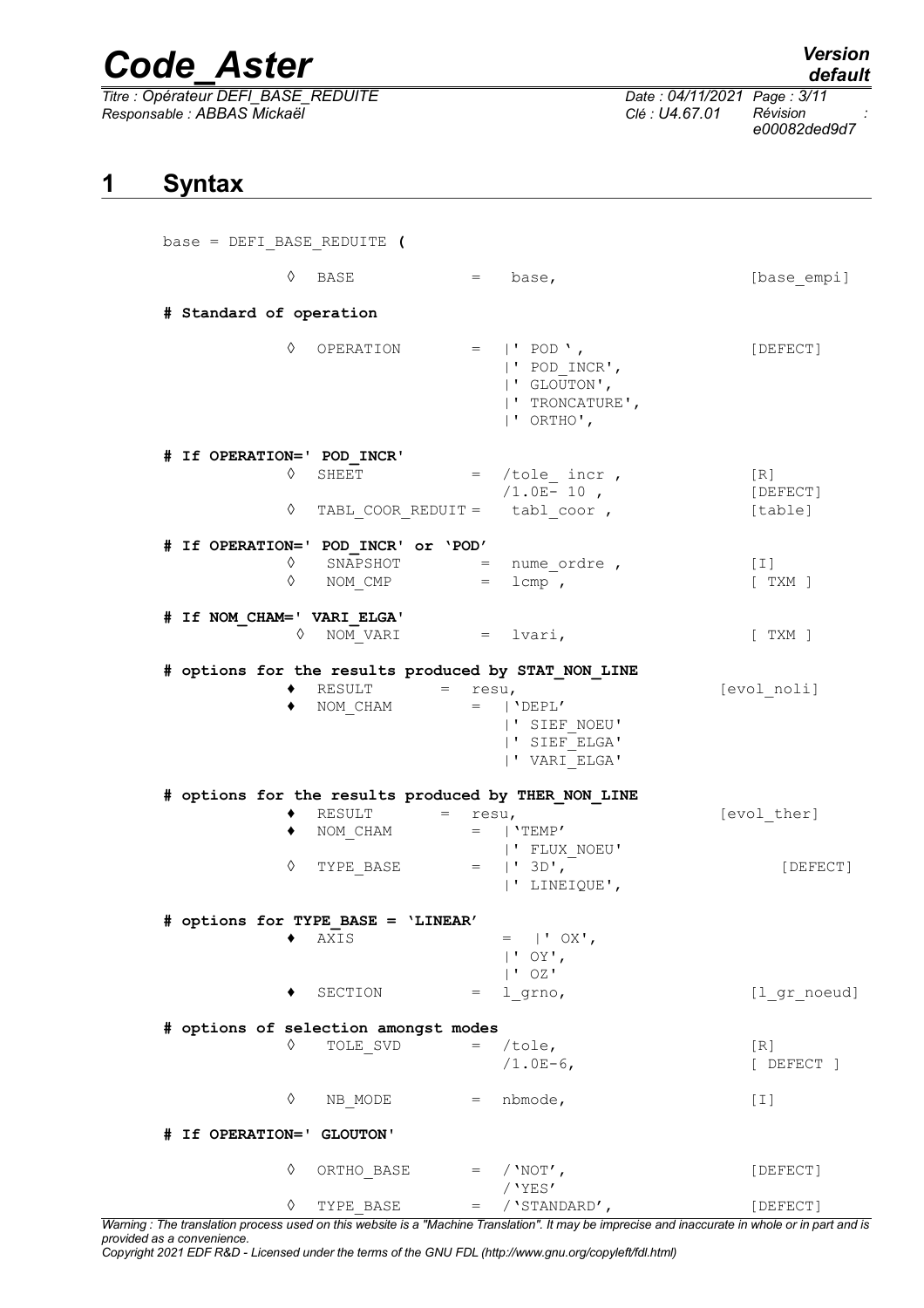*Titre : Opérateur DEFI\_BASE\_REDUITE Date : 04/11/2021 Page : 4/11 Responsable : ABBAS Mickaël Clé : U4.67.01 Révision :*

| awit . <i>ADDA</i> O <i>IVII</i> UNGCI |            |                                                                                                                                                                                                                   |                                                                                                                                                                                                                                                                                                                                                                                                                                                                                  | $U_{\sigma}$ . $U_{\tau}$ . $U_{\tau}$ . $U_{\tau}$ | 1101101011<br>e00082ded9d7                                                             |
|----------------------------------------|------------|-------------------------------------------------------------------------------------------------------------------------------------------------------------------------------------------------------------------|----------------------------------------------------------------------------------------------------------------------------------------------------------------------------------------------------------------------------------------------------------------------------------------------------------------------------------------------------------------------------------------------------------------------------------------------------------------------------------|-----------------------------------------------------|----------------------------------------------------------------------------------------|
| [para fonc]                            | ♦<br>♦     | NB_VARI_COEF<br>$\texttt{TYPE\_VARI\_COEF}$ =  'DIRECT ',<br>VARI_PARA<br>$\bullet$<br>NOM PARA                                                                                                                   | /'IFS STAB'<br>= nbvaricoef,<br>$=$ $\mathbb{F}$ (<br>$=$ will nompara,                                                                                                                                                                                                                                                                                                                                                                                                          |                                                     | $[\;1\;]$<br>[DEFECT]                                                                  |
|                                        |            | VALE PARA<br>٠<br>VALE INIT                                                                                                                                                                                       | = will valepara,<br>= valeinit<br>),                                                                                                                                                                                                                                                                                                                                                                                                                                             | $[ R ]$                                             | [R]                                                                                    |
|                                        | ♦          | MATR ASSE<br>MATRIX<br>$\Diamond$ COEFR<br>$\Diamond$ COEF_C<br>$\Diamond$ FONC <sub>R</sub><br>FONC C<br>♦                                                                                                       | $=$ $\qquad \qquad$ $\qquad \qquad$ $\qquad \qquad$ $\qquad \qquad$ $\qquad \qquad$ $\qquad \qquad$ $\qquad \qquad$ $\qquad \qquad$ $\qquad \qquad$ $\qquad \qquad$ $\qquad \qquad$ $\qquad \qquad$ $\qquad \qquad$ $\qquad \qquad$ $\qquad \qquad$ $\qquad \qquad$ $\qquad \qquad$ $\qquad \qquad$ $\qquad \qquad$ $\qquad \qquad$ $\qquad \qquad$ $\qquad \qquad$ $\qquad \qquad$ $\qquad \qquad$<br>$=$ matrix,<br>$=$ coefr,<br>$=$ coefc,<br>$=$ foncr,<br>$=$ foncc,<br>), | [R]<br>[C]                                          | /[matr asse DEPL R]<br>/[matr_asse_DEPL_C]<br>[function/formula]<br>[function/formula] |
|                                        | $\Diamond$ | VECT ASSE<br>$\blacklozenge$ VECTOR<br>$\begin{array}{cccc} \lozenge & \text{COEF\_R} & = & \text{coefr,} \\ \lozenge & \text{COEF C} & = & \text{coefc,} \end{array}$<br>$FONC$ $R$<br>$\Diamond$<br>FONC C<br>♦ | $=$ $\mathbb{F}$ (<br>$=$ vector,<br>= foncr,<br>$=$ foncc,<br>$\,$ ,                                                                                                                                                                                                                                                                                                                                                                                                            | [R]<br>[C]                                          | [cham no aster]<br>[function/formula]<br>[function/formula]                            |
|                                        | ♦          | SOLVEUR                                                                                                                                                                                                           | $=$ F (see the document $[U4.50.01]$ ),                                                                                                                                                                                                                                                                                                                                                                                                                                          |                                                     |                                                                                        |
| # If OPERATION=' TRONCATURE'           |            |                                                                                                                                                                                                                   |                                                                                                                                                                                                                                                                                                                                                                                                                                                                                  |                                                     |                                                                                        |
|                                        |            | MODELE REDUIT $=$ model,                                                                                                                                                                                          |                                                                                                                                                                                                                                                                                                                                                                                                                                                                                  | [model]                                             |                                                                                        |
| # For all the operations               | $\Diamond$ | TITLE = title,                                                                                                                                                                                                    |                                                                                                                                                                                                                                                                                                                                                                                                                                                                                  | $[1$ Kn]                                            |                                                                                        |
| $\lambda$                              | ♦          | INFORMATION = $/1$ ,<br>$/2$ ,                                                                                                                                                                                    |                                                                                                                                                                                                                                                                                                                                                                                                                                                                                  |                                                     | [DEFECT]                                                                               |

# *default*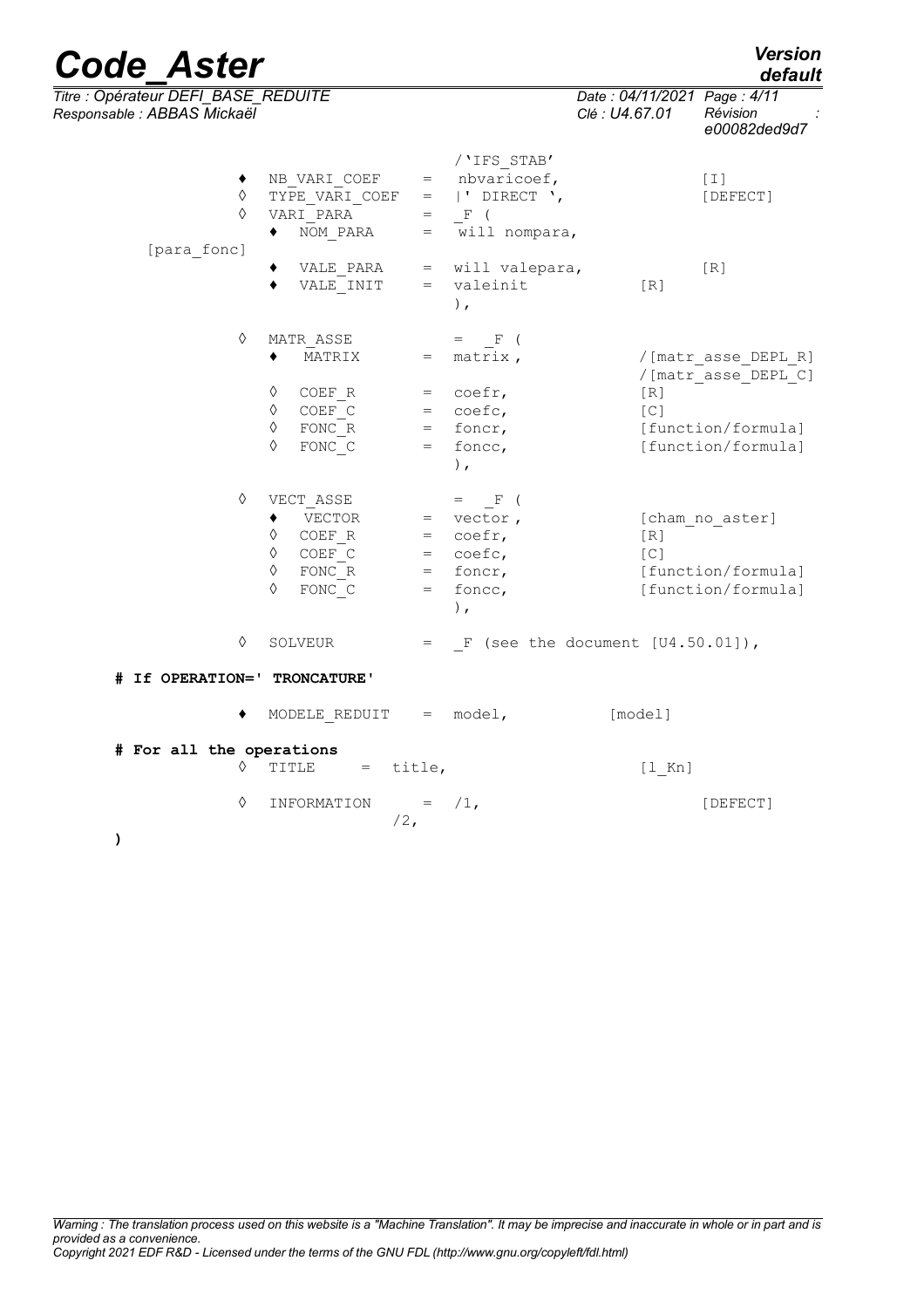*Titre : Opérateur DEFI\_BASE\_REDUITE Date : 04/11/2021 Page : 5/11 Responsable : ABBAS Mickaël Clé : U4.67.01 Révision :*

*e00082ded9d7*

## **2 Operands**

<span id="page-4-6"></span>The operator leaves a structure of data of the type  $\text{mode}$  empi (empirical modes).

### **2.1 Operand BASE**

<span id="page-4-5"></span>◊ BASE = base, [base\_empi]

It is possible to enrich a base by empirical modes by the following operations. In this case, it here is provided.

### **2.2 Operand OPERATION**

<span id="page-4-4"></span>◊ OPERATION = |' POD' , [ DEFECT ] |' POD\_INCR', |' GLOUTON', |' TRONCATURE', |' ORTHO',

This keyword makes it possible to choose the manner of calculating the empirical modes:

•By a POD (OPERATION=' POD'): one carries out a SVD on the matrix of the snapshots containing the results on a transient. This operation is exact (within the meaning of the extraction of the empirical modes) but perhaps potentially expensive (in CPU and memory);

•By an incremental POD (OPERATION=' POD\_INCR'): one builds the empirical base in an incremental way (see [R5.01.50]). This method is less precise than the classical POD but much less expensive. Moreover it makes it possible to enrich an existing empirical base with new results;  $\cdot$ By a method glouton (OPERATION=' GLOUTON', to see [R5.01.50]) on parametric problems;

It is possible also of *to truncate* a base (primal or dual) on a reduced field (for example produced by the order DEFI\_DOMAINE\_REDUIT) with OPERATION=' TRONCATURE' or of D-orthogonaliser an existing base by the keyword 'ORTHO'.

### <span id="page-4-3"></span>**2.3 Operands for strategies POD**

#### **2.3.1 Operand RESULT**

<span id="page-4-2"></span> $\triangleleft$  RESULT = resu,

Name of the structure of data result to analyze to generate the reduced base. Two possible types of result: evol noli or evol ther.

#### Limitations of use:

•Function only in 3D (thermal and mechanical);

•Cannot use limiting conditions of Dirichlet by dualisation (AFFE\_CHAR\_MECA or AFFE\_CHAR\_THER). It is necessary to use limiting conditions of Dirichlet per elimination (AFFE\_CHAR\_CINE).

#### **2.3.2 Operand SNAPSHOT**

<span id="page-4-1"></span>**◊** SNAPSHOT = nume\_snap ,

<span id="page-4-0"></span>This keyword makes it possible to filter the moments in the result given by the keyword RESULT to generate the matrix of the snapshots. The selected moments are referred by their sequence number.

#### **2.3.3 Operand TABL\_COOR\_REDUIT**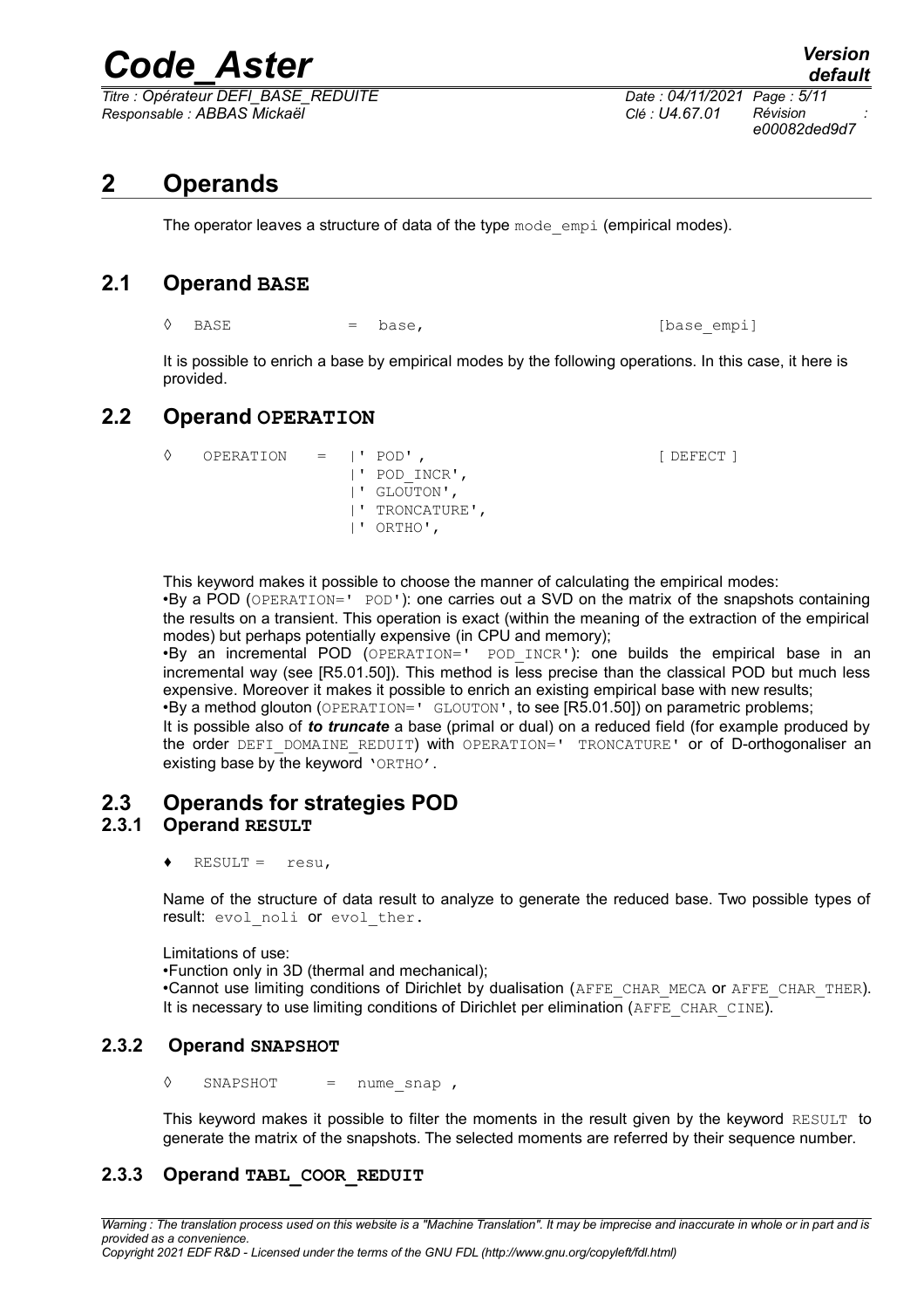*Titre : Opérateur DEFI\_BASE\_REDUITE Date : 04/11/2021 Page : 6/11 Responsable : ABBAS Mickaël Clé : U4.67.01 Révision :*

*e00082ded9d7*

**◊** TABL\_COOR\_REDUIT = tabl\_coor ,

When one calculates an empirical base by the method of the incremental POD to enrich an already existing base, it is necessary to have the reduced coordinates of preceding calculation. These coordinates are stored in a structure of data table of name 'COOR REDUIT' who is attached to the empirical base. One can recover it via the operator RECU\_TABLE . For example:

coorredp=RECU\_TABLE (CO=base, NOM\_TABLE=' COOR\_REDUIT')

But if you recover the empirical base previously calculated by an operator like LIRE RESU (in particular with format MED), this table is not available. The operator TABL\_COOR\_REDUIT thus allows to give it to DEFI\_BASE\_REDUITE.

It is thus necessary to have saved this table upstream at the same time as the empirical base (by one IMPR TABLE), then to recover it (by one LIRE TABLE) to give it to DEFI BASE REDUITE. A typical succession of orders is thus the following one:

1/ Creation of a first reduced base •non-linear calculation •creation of the base with DEFI\_BASE\_REDUITE •recovery of the table of the coordinates reduced with RECU\_TABLE •safeguard of the empirical base by IMPR\_RESU •safeguard of the table of the coordinates reduced by IMPR\_TABLE

2/ Enrichment bases to reduce

•non-linear calculation

•reading of the preceding empirical base by LIRE\_RESU

•reading of the table of the reduced coordinates preceding by LIRE\_TABLE

•enrichment of the base reduced by DEFI\_BASE\_REDUITE by giving the preceding base (keyword BASE) and the table of the reduced coordinates preceding (keyword TABL\_COOR\_REDUIT)

#### **2.3.4 Operand NOM\_CHAM**

- <span id="page-5-1"></span>NOM CHAM  $=$   $\degree$ DEPL'
	- |' SIEF\_NOEU' |' SIEF\_ELGA' |' VARI\_ELGA' |'TEMP' |' FLUX\_NOEU'

One specifies the type of basic field reduced:

•'DEPL' or 'SIEF NOEU' or 'SIEF ELGA' or 'VARI ELGA' if the structure of data is of type evol noli ;

<span id="page-5-0"></span>•'TEMP' or 'FLUX NOEU' if the structure of data is of type evol ther.

#### **2.3.5 Operands NOM\_CMP and NOM\_VARI**

| NOM CMP |                            | $=$ $1cmp$ ,  |  |  |  | . TXM ' |       |  |
|---------|----------------------------|---------------|--|--|--|---------|-------|--|
|         | # If NOM CHAM=' VARI ELGA' |               |  |  |  |         |       |  |
|         | NOM VARI                   | $=$ $lvari$ , |  |  |  |         | TXM 1 |  |

It is possible to select the name of the component on which one will build the empirical modes. For the fields VARI ELGA, it is strongly recommended to build a base by type of component. In this case, the use of NOM VARI is possible and allows the user to give it name of the internal variables (ex:  $VEPEQ'$ ) rather than its sequence number (ex:  $V1'$ ). In practice the modes will have the same component count as the initial field but the components notselected by these keywords will have a zero value.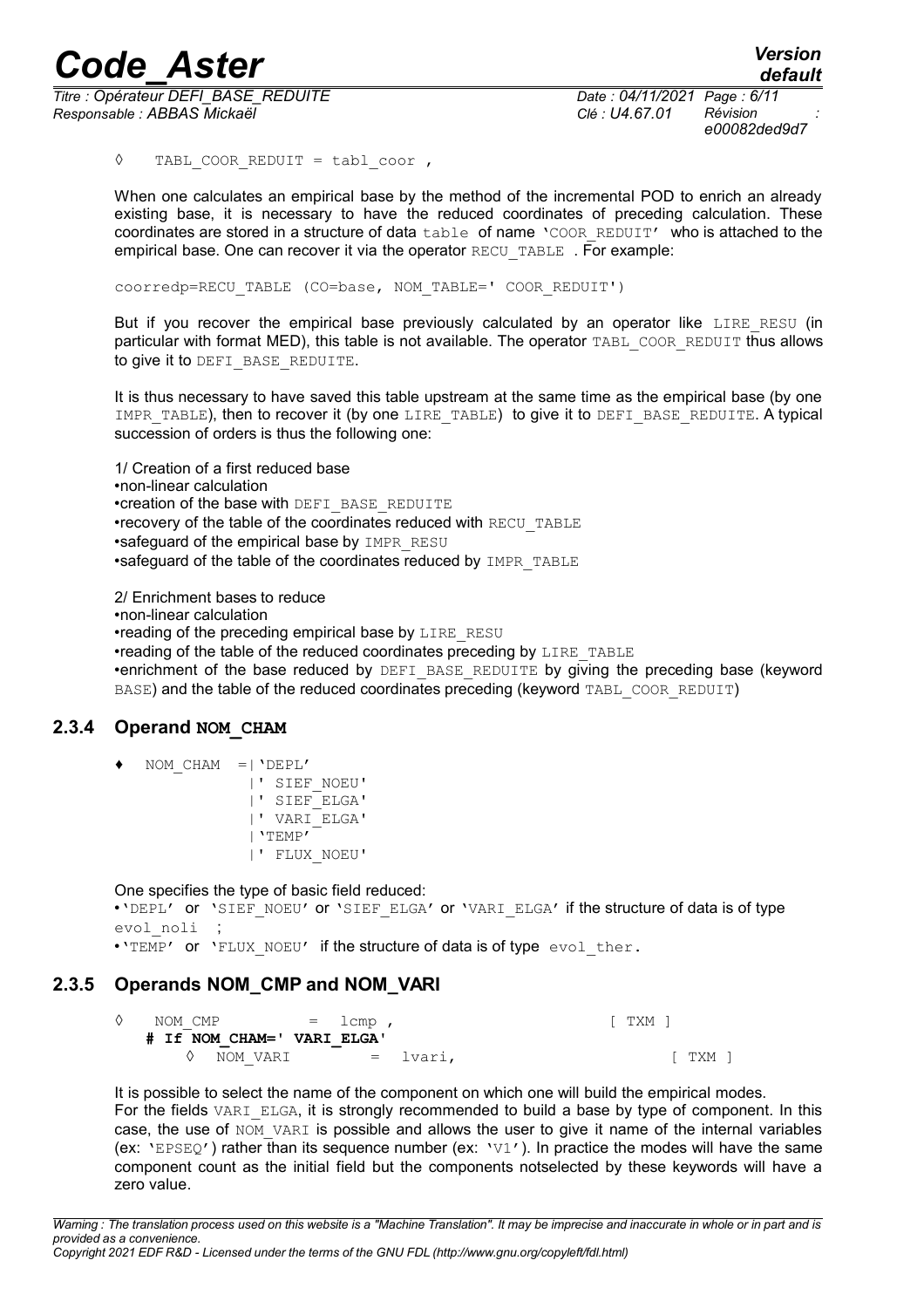*Titre : Opérateur DEFI\_BASE\_REDUITE Date : 04/11/2021 Page : 7/11 Responsable : ABBAS Mickaël Clé : U4.67.01 Révision :*

*e00082ded9d7*

#### **2.3.6 Operand TYPE\_BASE**

<span id="page-6-4"></span> $\Diamond$  TYPE BASE =| '3D', | 'LINEAR',

One specifies the basic type reduced.

The linear case is specific to the digital simulation of welding. This case requires to specify the axis of welding and information concerning the section of the welded zone, perpendicular to the axis of welding.

#### **2.3.7 Operands AXIS and SECTION**

<span id="page-6-3"></span>Operands used in the linear case (specific to the digital simulation of welding).

```
AXIS = |' OX' |' OY',
      |' OZ',
```
Operand allowing to specify the axis of welding.

```
♦ SECTION = l_grno,
```
Operand allowing to specify the group of nodes contained in the first section of the grid of the welded zone.

#### **Note:**

These operands make it possible to define a local classification used for the calculation of the reduced modes.

#### **2.3.8 Operands NB\_MODE / TOLE\_SVD**

```
◊ TOLE_SVD = sheet
```
Indicate the tolerance retained for the SVD. The value by default is of  $1.0E-6$ .

The selected modes are those whose singular value is higher than sheet  $X \sin q$  maxi where sing maxi is the maximum singular value given by the SVD.

Note: the incremental POD (OPERATION=' POD INCR') fact also a SVD but not on the matrix of the stereotypes. This parameter is thus also useful in this case.

**◊** NB\_MODE = nbmode

Many modes retained for the construction of the reduced base.

The user must inform only one of the two operands to fix the number of modes retained for the construction of the reduced base.

#### **2.3.9 Operand SHEET**

<span id="page-6-1"></span>

| $\Diamond$ SHEET |  | $=$ /tole incr, |          |  |
|------------------|--|-----------------|----------|--|
|                  |  | $/1.0E-10$ ,    | [DEFECT] |  |

<span id="page-6-0"></span>This parameter makes it possible to regulate the precision of the incremental POD.

#### **2.4 Operands for the strategies GLOUTON**

*Warning : The translation process used on this website is a "Machine Translation". It may be imprecise and inaccurate in whole or in part and is provided as a convenience. Copyright 2021 EDF R&D - Licensed under the terms of the GNU FDL (http://www.gnu.org/copyleft/fdl.html)*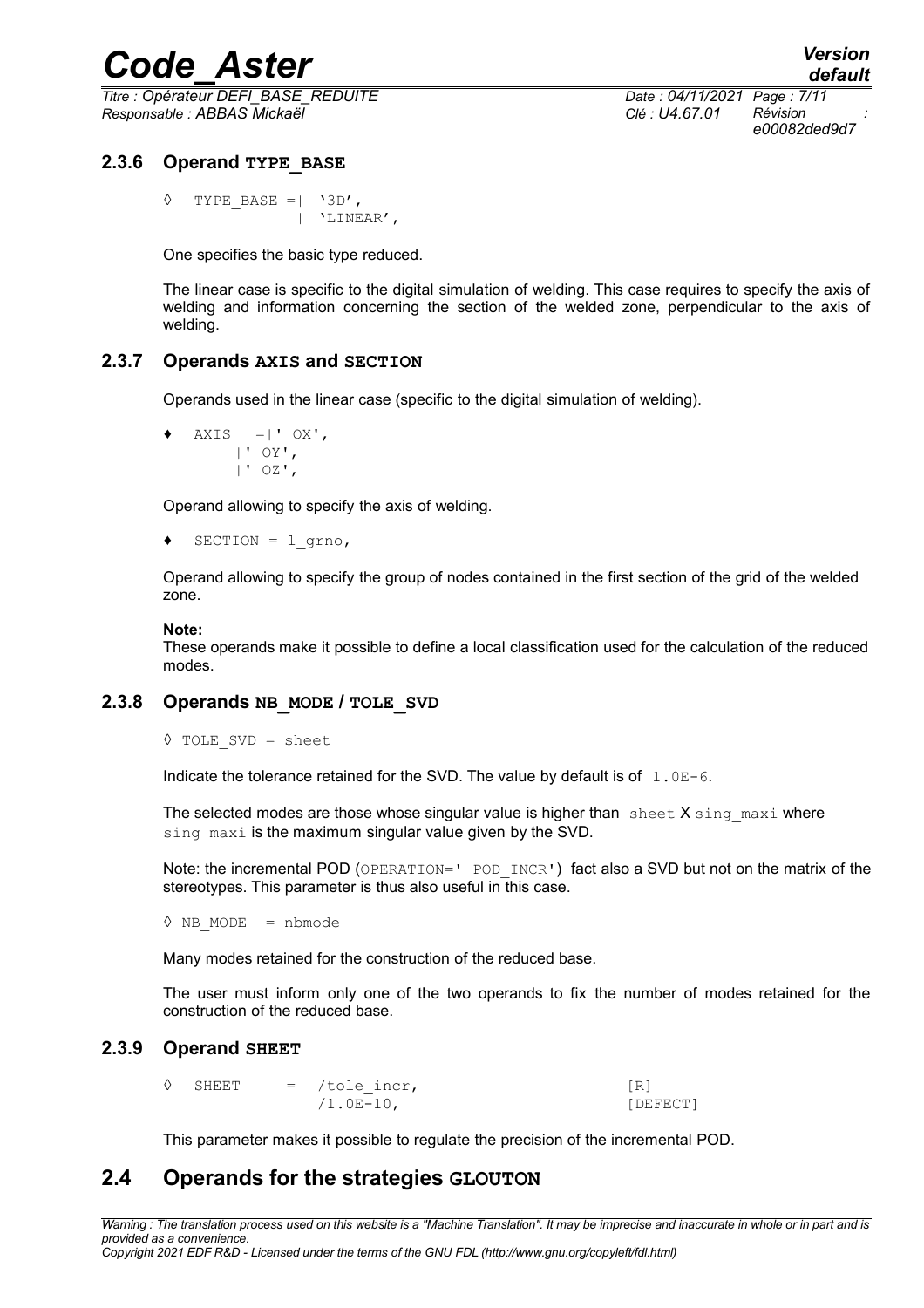*Titre : Opérateur DEFI\_BASE\_REDUITE Date : 04/11/2021 Page : 8/11 Responsable : ABBAS Mickaël Clé : U4.67.01 Révision :*

*e00082ded9d7*

*default*

Method OPERATION=' GLOUTON' allows to build an empirical base on a parameterized problem. The basic principle is to build the linear system which solves the problem concerned and to give the list of the parameters which vary. The empirical base is then built by an algorithm of the type Glouton (greedy algorithm) to which it is necessary to provide the variation of the parameters. The linear system will be written as follows:

$$
\sum_{i=1}^{n_m} \alpha_i (\gamma_{j=1, n_p}) \mathbf{M}_i = \sum_{i=1}^{n_v} \beta_i (\gamma_{j=1, n_p}) \mathbf{V}_i
$$
 (1)

It contains *nm* assembled matrices *M<sup>i</sup>* (real or complex). These matrices can be built in a classical WAY in code aster (CALC\_MATR\_ELEM and ASSE\_MATRICE for example). In front of each matrix, there is a coefficient  $\alpha_{i=1}$ ,  $\alpha_{i=1}$ , which is either constant (reality or complex), or a function or a formula (real or complex) which depends to the maximum of  $y_{j=1, n_p}$  parameters.

Lastly, the second member  $|V|$  is also a linear combination of  $|n_{\nu}|$  vectors (real or complex) with a coefficient  $\beta_{i=1,n_v}$ , which is either constant (reality or complex), or a function or a formula (real or complex) which depends to the maximum of  $Y_{j=1, n_p}$  parameters.

To build the empirical base, it is necessary to traverse the space of the parameters what the user defined in the [§2.4.2.](#page-7-0)

#### **2.4.1 Operands MATR\_ASSE and VECT\_ASSE**

<span id="page-7-1"></span>These operands will build the linear system to solve.

|  | MATR ASSE |             |                       |
|--|-----------|-------------|-----------------------|
|  | MATRIX    | $=$ matrix, | / [matr asse DEPL R]  |
|  |           |             | /[matr asse DEPL C]   |
|  | COEF R    | $=$ coefr,  | [R]                   |
|  | COEF C    | $=$ coefc,  | LC 1                  |
|  | FONC R    | $=$ foncr,  | [function/formula]    |
|  | FONC C    | $=$ fonce,  | $[function/formal]$ , |

One gives the list of the assembled matrices  $\textbf{\emph{M}}_i$  by the keyword factor  $\texttt{MATR\_ASSE}.$  The name of the matrix (coming for example from the order ASSE\_MATRICE) is given in MATRIX.

One chooses then the coefficient in front of each matrix. This coefficient is constant (reality by  $CDEF-R$ or complex by COEF C), that is to say a function (real by FONC R or complex by FONC C). In the case of a function, it must depend on the parameters whose list (variation) is given by the keyword factor VARI PARA (see § 2.4.2).

|  | VECT ASSE | $-$ F $-$  |                      |
|--|-----------|------------|----------------------|
|  | VECTOR    | vector,    | [cham no aster]      |
|  | COEF R    | $=$ coefr, | IR1                  |
|  | COEF C    | $=$ coefc, | [CI]                 |
|  | FONC R    | $=$ foncr, | [function/formula]   |
|  | FONC C    | $=$ foncc, | [function/formula]), |

These keywords define the second member  $V$  by the keyword  $VET$  ASSE. One chooses then the coefficient in front of each vector. This coefficient is constant (reality by COEF\_R or complex by COEF  $C$  ), that is to say a function (real by FONC R or complex by FONC  $C$  ). In the case of a function, it must depend on the parameters whose list (variation) is given by the keyword factor VARI\_PARA (see § [2.4.2](#page-7-0) ).

#### **2.4.2 Operands VARI\_PARA , NB\_VARI\_COEF and TYPE\_VARI\_COEF**

<span id="page-7-0"></span>These operands define parametric space traversed to build the empirical base.

 $NB$  VARI COEF = nbvaricoef,  $[1]$ <sup>0</sup> TYPE VARI COEF = |' DIRECT ', [DEFECT]

*Warning : The translation process used on this website is a "Machine Translation". It may be imprecise and inaccurate in whole or in part and is provided as a convenience.*

*Copyright 2021 EDF R&D - Licensed under the terms of the GNU FDL (http://www.gnu.org/copyleft/fdl.html)*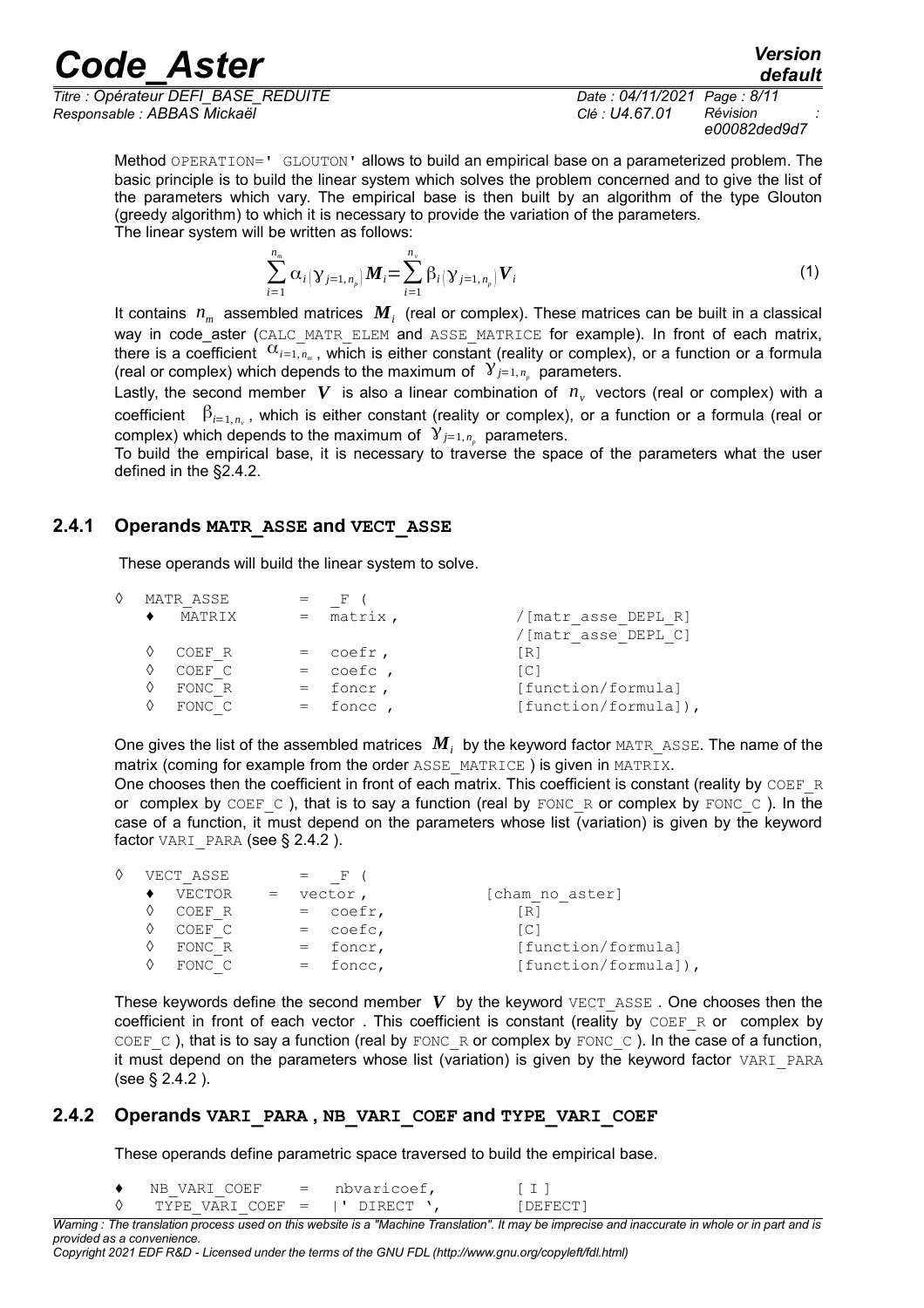*Responsable : ABBAS Mickaël Clé : U4.67.01 Révision : e00082ded9d7*

NB VARI COEF give the number of parameters when parametric space is traversed. The keyword TYPE\_VARI\_COEF allows to say that one will give *explicitly* the list of the values of the parameters (only mode available for the moment).

| VARI PARA | $=$ | $\mathbf{F}$       |             |
|-----------|-----|--------------------|-------------|
| NOM PARA  | $=$ | will nompara,      | [para fonc] |
| VALE PARA |     | $=$ will valepara, | IR 1        |
| VALE INIT |     | valeinit<br>$=$    | [R]         |
|           |     |                    |             |

The keyword factor VARI\_PARA give the list of the parameters  $\mathcal{Y}_{j=1,n_p}$  and their values. For each occurrence, one gives the name of the parameter in NOM PARA. This parameter is inevitably used in the coefficients  $\alpha_{i=1, n_m}$  in front of the matrices. For each parameter, one gives the list of his values by VALE PARA. The length of the vector VALE PARA is inevitably equal to NB VARI COEF. Also should be given an initial value VALE INIT (which initializes the algorithm glouton).

#### **2.4.3 Operand SOLVEUR**

<span id="page-8-5"></span>This keyword gives the parameters of the solvor used (see [U4.50.01]). Indeed the algorithm glouton will solve a large number of times the definite linear system.

#### **2.4.4 Operand ORTHO\_BASE**

<span id="page-8-4"></span>

| ORTHO BASE | $=$ / $'NOT'$ , | [DEFECT] |
|------------|-----------------|----------|
|            | / 'YES'         |          |

This keyword makes it possible to make a orthonormalisation of the empirical base when ORTHO BASE=' OUI'. This orthonormalisation is made with an algorithm of iterative the Graam-Schmidt type (IGS) according to the version of Kahan-Parlett.

#### **2.4.5 Operand TYPE\_BASE**

<span id="page-8-3"></span>◊ TYPE\_BASE = /'STANDARD', [DEFECT] /'IFS\_STAB'

When TYPE BASE=' IFS STAB', one creates an empirical base which will be stable when it is used for models of interaction fluid-structure (model  $\{u, p, \varphi\}$  to see [R4.02.02]) in transitory dynamics. The strategy consists in building an empirical base by diagonalisation of three bases on each component (see [R5.01.50]). When this keyword is activated, a checking of the components present is made on the components of the result as starter.

### <span id="page-8-2"></span>**2.5 Other operations**

#### **2.5.1 Truncation of a base**

<span id="page-8-1"></span>

| OPERATION     | $=$ 'TRUNCATION' |         |
|---------------|------------------|---------|
| MODELE REDUIT | $=$ model,       | [model] |

Method OPERATION=' TRONCATURE' allows to truncate an empirical base on a model more restricted than that which was used to build the base. This operation is essential when one makes the very-reduction of model (see keyword DOMAINE\_REDUIT in STAT\_NON\_LINE and THER\_NON\_LINE).

<span id="page-8-0"></span>The keyword BASE as starter gives the empirical base to truncate. The keyword MODELE\_REDUIT give the model on which the base will be truncated. It is indeed of the model and not the grid.

#### **2.5.2 Orthonormalisation of a base**

*Warning : The translation process used on this website is a "Machine Translation". It may be imprecise and inaccurate in whole or in part and is provided as a convenience. Copyright 2021 EDF R&D - Licensed under the terms of the GNU FDL (http://www.gnu.org/copyleft/fdl.html)*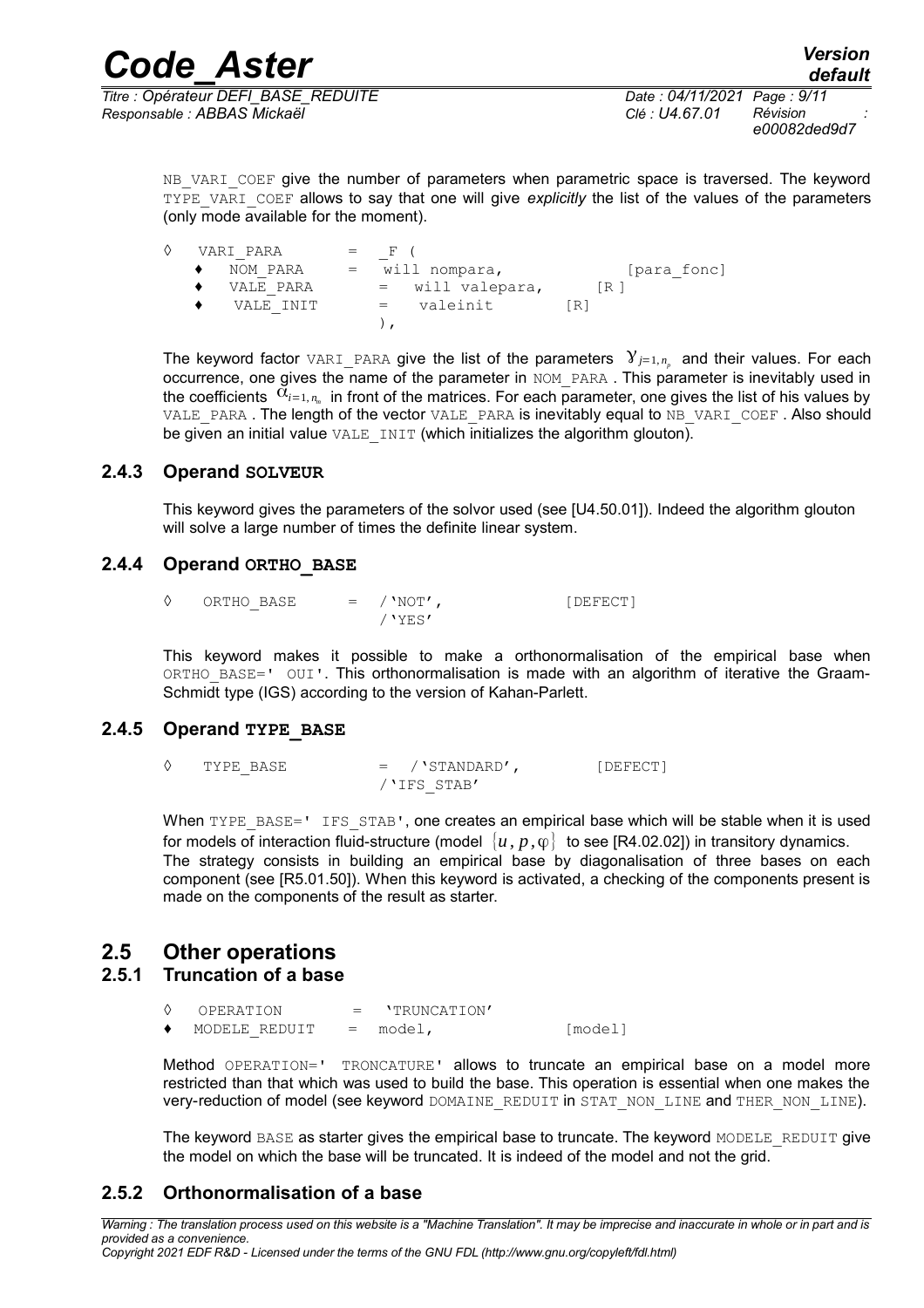*Titre : Opérateur DEFI\_BASE\_REDUITE Date : 04/11/2021 Page : 10/11 Responsable : ABBAS Mickaël Clé : U4.67.01 Révision :*

*e00082ded9d7*

 $\begin{array}{ccc} \Diamond & \text{OPERATION} \\ \Diamond & \text{ALPHA} = 0.717. \end{array}$  $ALPHA = 0,717,$  [DEFECT] alpha [R]

Method OPERATION=' ORTHO' allows orthonormaliser an empirical base. A standard procedure POD makes it possible to obtain an orthonormal base. On the other hand, it can arrive in certain cases that a base is not orthonormal:

•when one uses an algorithm of the glouton type

•when one uses an algorithm of the incremental type POD with certain values of parameters too "slackened" •when the initial system to solve is badly conditioned

The keyword BASE as starter gives the empirical base to orthonormaliser.

This orthonormalisation is made with an algorithm of iterative the Graam-Schmidt type (IGS) according to the version of Kahan-Parlett. The parameter ALPHA allows to regulate the algorithm. The larger it is, the less the algorithm will reiterate but more the orthonormalisation will be imperfect.